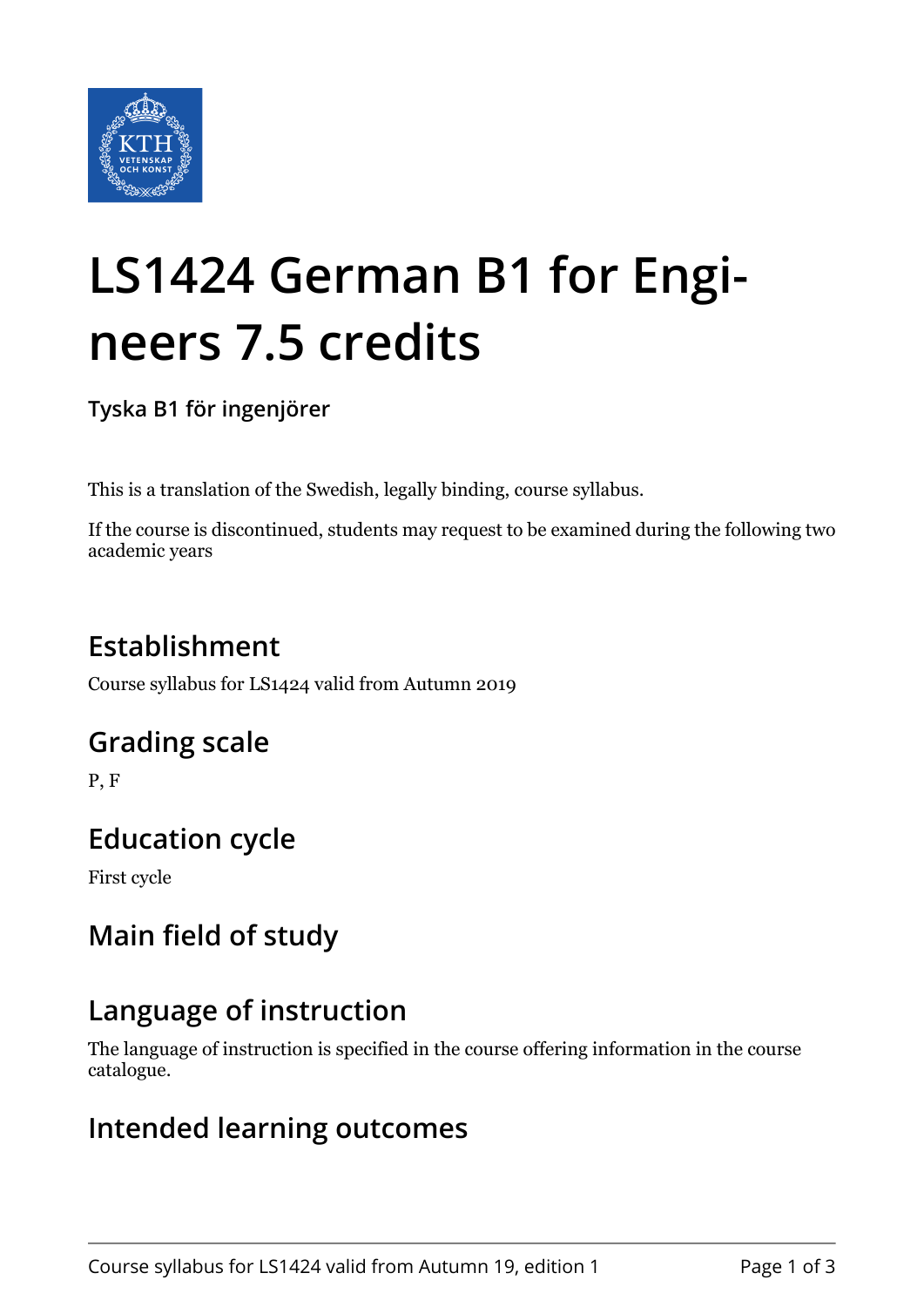The intended learning outcomes for the course refer mainly to the level B1, with certain elements of B2, according to CEFR, the Common European Framework of Reference for Languages, and aim to strengthen the student's global competence.

On completion of the course, the student should, in addition to what is specified in courses at lower levels, be able to:

Listening comprehension • understand the contents of clear standard speech about general subject areas (B1/B2)

Reading comprehension

• understand and account for short authentic texts with a connection to technology (B1/B2)

Spoken interaction and production

• talk and argue informally about subjects of personal interest or linked to studies, work, or current events (B1)

• give an individually prepared presentation of a specialised character (B1)

Written production

• write different types of text of general and technical nature (B1)

#### **Course contents**

Advanced study of German grammar. Exercises in reading and presenting texts of general and technical nature. Exercises in understanding and participating in conversation. Written production (for example summaries, letters, CV).

## **Specific prerequisites**

Basic university qualification. Completion and pass of German A2 for Engineers, equivalent older course, or the equivalent knowledge demonstrated in a compulsory placement test.

## **Course literature**

Course literature will be announced before the start of the course.

Recommended reference literature and electronic resources will be listed in the course information or in a similar way.

## **Examination**

- KONA Assessment, 1.5 credits, grading scale: P, F
- LEXA Continuous Assessment, 6.0 credits, grading scale: P, F

Based on recommendation from KTH's coordinator for disabilities, the examiner will decide how to adapt an examination for students with documented disability.